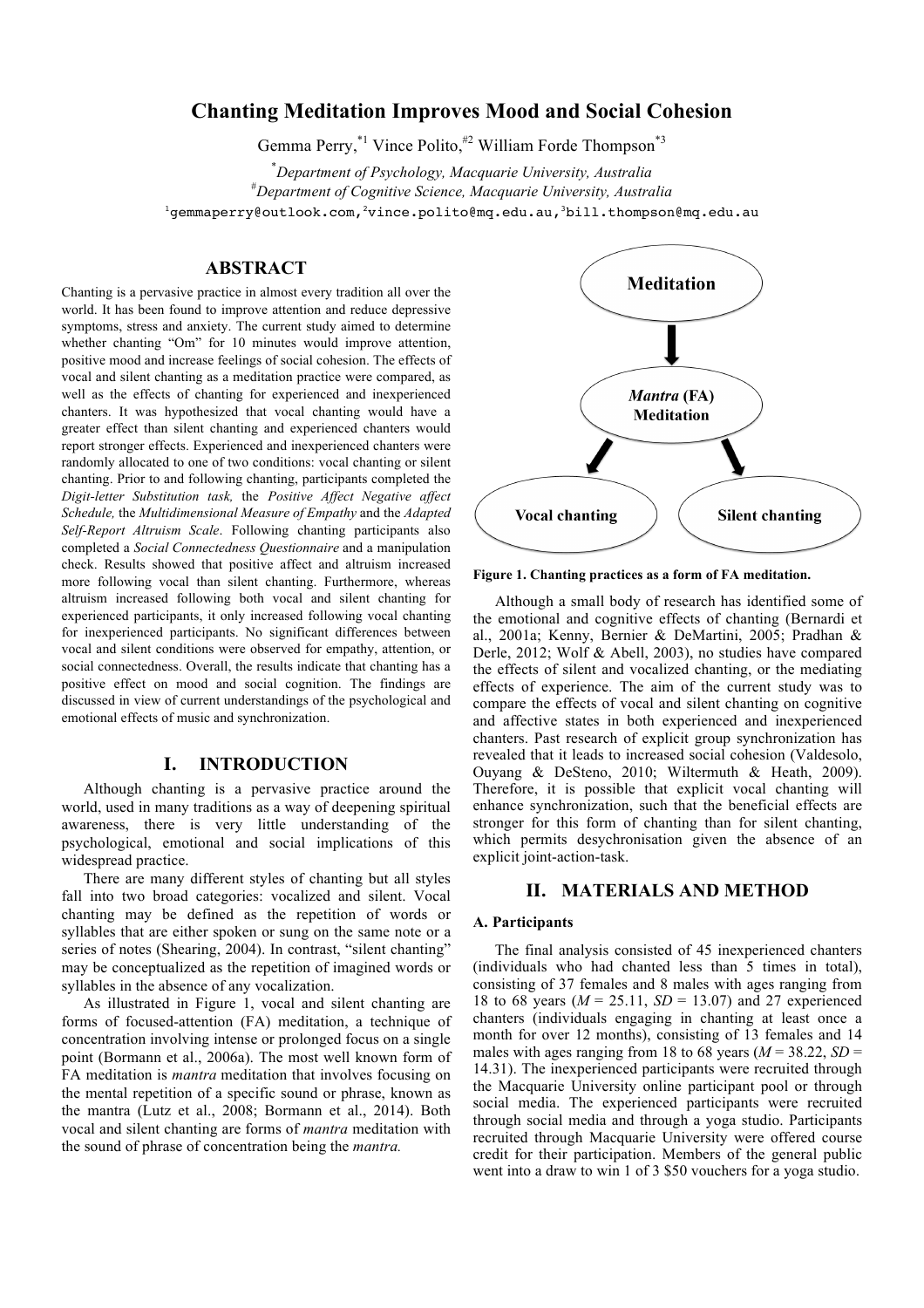#### **B. Materials**

Participants completed the *Digit-letter Substitution task* (DLST; Natu & Agarwal, 1995), the *Positive Affect Negative affect Schedule* (PANAS), the *Multidimensional Measure of Empathy* (MME; Davis, 1980), and the *Adapted Self-Report Altruism Scale* (SRA; Rushton, Chrisjohn & Fekken, 1981) prior to the experimental phase of the research. Following the experimental phase, participants completed the above measures again and also completed the *Social Connectedness Questionnaire* (SCQ) and the manipulation check. The experimental phase of the research involved listening to a recording of chanting, which was either chanted along with in the vocal condition, or listened to in the silent condition. This recording can be found at:

https://www.youtube.com/watch?v=yoYrLM5rGX8&list=RD yoYrLM5rGX8#t=22.

#### **C. Procedure**

Experienced and inexperienced participants were randomly assigned to one of two experimental conditions: vocal chanting or silent chanting. Participants were invited to sit on a chair or cross-legged on a cushion on the floor. They first completed a consent form after which they completed the DLST, PANAS, MME and SRA. They were then instructed to maintain a straight spine whether on a chair or on the floor, close their eyes and chant the sound "Om" for 10 minutes either vocally or silently, timed to coincide with a recording. The duration of each repetition was 10 seconds, as used in previous studies (Bernardi et al., 2001b). After 10 minutes of chanting, all participants completed the DLST, PANAS, MME, SRA, SCQ, and the manipulation check.

### **III. RESULTS**

### **A. Assumptions of Normality**

Variables were examined for their conformity to the assumptions of a two-way between subjects analysis of variance (ANOVA). Assumptions of normality were met for all variables with the exception of negative affect, which had a positive skew and was slightly leptokurtic. It was deemed unnecessary to remove outliers as the dependent variables were normally distributed. Furthermore, the two-way ANOVA is robust to small violations of assumptions of normality (Kenny & Judd, 1986). Levene's tests were insignificant for all variables examined, indicating that homogeneity of variance was met. An alpha level of .05 was used for all significance tests.

#### **B. Descriptive Statistics**

The SCQ was completed post-chanting, and revealed that social connectedness was somewhat higher for experienced chanters in the silent condition,  $M = 3.15$ ,  $SD = 0.69$ , than it was for experienced chanters in the vocal chanting condition,  $M = 2.71$ ,  $SD = 1.27$ , inexperienced chanters in the silent condition,  $M = 2.83$ ,  $SD = 0.937$ , or inexperienced chanters in the vocal condition,  $M = 2.64$ ,  $SD = 0.953$ . For other measures, the mean and standard deviation of pre-chanting and post-chanting scores for each of the four conditions are displayed in Tables 1-4.

**Table 1. Experienced participants' scores before and after silent**  chanting  $(N = 13)$ .

| Measure                | Before $M(SD)$ | After $M(SD)$ | t        | $\boldsymbol{p}$ |  |
|------------------------|----------------|---------------|----------|------------------|--|
| Attention**            | 60.92 (11.93)  | 65.23 (12.54) | $-4.856$ | .000             |  |
| <b>Positive Affect</b> | 32.23 (6.59)   | 33.15(9.13)   | $-0.746$ | .470             |  |
| Negative Affect**      | 18.54(2.11)    | 11.08(1.55)   | 11.910   | .000             |  |
| Altruism**             | 50.92 (5.84)   | 53.08 (4.48)  | $-3.742$ | .003             |  |
| Empathy                | 81.38 (7.43)   | 82.77 (6.44)  | $-1.133$ | .279             |  |
|                        |                |               |          |                  |  |

**Note.** Mean  $(M)$  and standard deviations  $(SD)$  (listed in parentheses) before and after chanting for measures of attention, positive affect, negative affect, altruism, and empathy. \*  $p < .05$ , \*\*  $p < .01$ .

**Table 2. Experienced participants' scores before and after vocal**  chanting  $(N = 14)$ .

| Measure                | Before $M(SD)$ | After $M(SD)$ | t        | p    |
|------------------------|----------------|---------------|----------|------|
| Attention              | 51.86 (14.72)  | 54.86 (12.25) | $-1.580$ | .138 |
| <b>Positive Affect</b> | 30.57 (5.88)   | 29.93 (5.81)  | 0.374    | .714 |
| Negative Affect**      | 20.00(4.26)    | 11.43(2.98)   | 7.569    | .000 |
| Altruism**             | 50.07(4.12)    | 55.07 (5.08)  | $-4.746$ | .000 |
| Empathy                | 82.07 (6.73)   | 82.57 (7.31)  | $-0.559$ | .586 |

**Note.** Mean  $(M)$  and standard deviations  $(SD)$  (listed in parentheses) before and after chanting for measures of attention, positive affect, negative affect, altruism, and empathy. \*  $p < .05$ , \*\*  $n < .01$ .

**Table 3. Inexperienced participants' scores before and after**  silent chanting  $(N = 23)$ .

| Measure           | Before $M(SD)$ | After $M(SD)$ | t        | $\boldsymbol{p}$ |
|-------------------|----------------|---------------|----------|------------------|
| Attention**       | 53.65 (12.83)  | 58.52 (12.85) | $-2.963$ | .007             |
| Positive Affect*  | 26.35 (7.74)   | 23.43 (8.75)  | 2.347    | .028             |
| Negative Affect** | 18.87 (4.98)   | 11.26(2.05)   | 8.020    | .000             |
| Altruism          | 49.52 (9.53)   | 50.13 (9.02)  | $-0.984$ | .336             |
| Empathy           | 78.74 (7.00)   | 78.43 (8.30)  | 0.370    | .715             |

Note. Mean  $(M)$  and standard deviations  $(SD)$  (listed in parentheses) before and after chanting for measures of attention, positive affect, negative affect, altruism, and empathy. \*  $p < .05$ , \*  $p < .01$ .

**Table 4. Inexperienced participants' scores before and after**  vocal chanting  $(N = 22)$ .

| Measure           | Before $M(SD)$ | After $M(SD)$ | t        | $\boldsymbol{p}$ |
|-------------------|----------------|---------------|----------|------------------|
| Attention*        | 59.91 (9.66)   | 63.91 (12.31) | $-2.202$ | .039             |
| Positive Affect*  | 29.91 (6.24)   | 32.45 (8.77)  | $-2.096$ | .048             |
| Negative Affect** | 19.23 (2.98)   | 11.09 (1.74)  | 14.347   | .000             |
| Altruism**        | 47.55 (7.18)   | 50.91 (8.54)  | $-3.108$ | .005             |
| Empathy*          | 79.27 (8.97)   | 81.45 (11.23) | $-2.577$ | .018             |

Note. Mean (M) and standard deviations (SD) (listed in parentheses) before and after chanting for measures of attention, positive affect, negative affect, altruism, and empathy. \*  $p < .05$ , \*\*  $p < .01$ .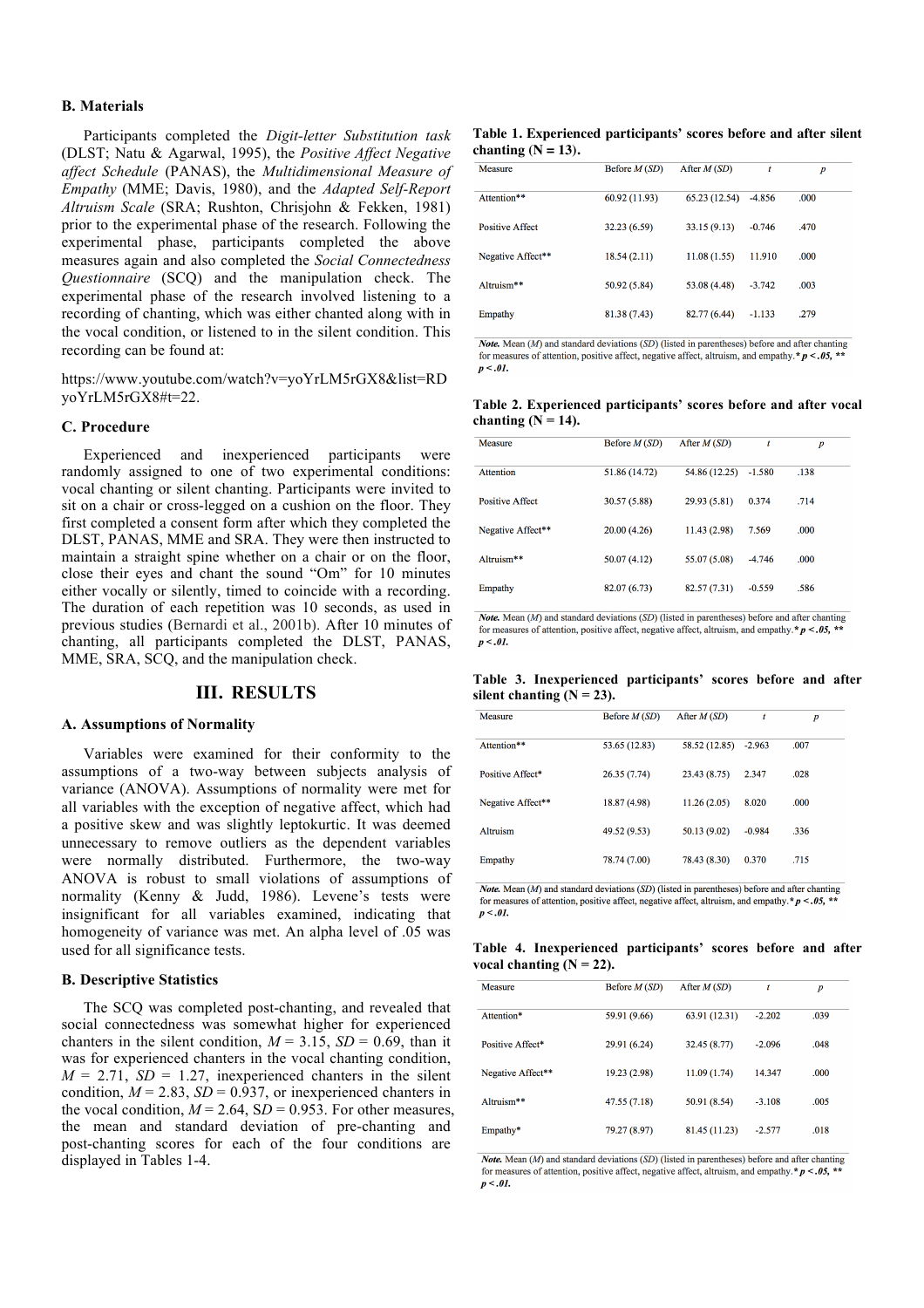### **C. Analyses**

Paired sample t-tests were used in order to examine the different effects of before and after chanting for each of the groups. Those measures that significantly increased or decreased following interventions are indicated in Table 1-4 by one ( $p \le 0.05$ ) or two ( $p \le 0.01$ ) asterisks. The change in score for attention, positive affect, negative affect and empathy were calculated by subtracting the 'pre score' from the 'post score', with the change in score used as the dependent variable. For example, the dependent variable for altruism was calculated by subtracting the pre-experiment altruism score from the post-experiment altruism score. As such, positive scores on the dependent variable represent a post-experiment increase in that variable, whereas a negative score represents a decrease in the variable. For each dependent variable a two-way ANOVA was carried out using the independent variables of engagement and experience.

#### **D. Positive Affect**

A two-way ANOVA using the mean difference of scores showed a significant interaction between type of chanting and amount of experience on positive affect,  $F(3, 68) = 6.320$ , *p*  $= .014$ ,  $\eta_p^2 = .085$ . Positive affect increased more in the vocal chanting condition ( $M = 1.00$ ,  $SD = 1.00$ ) compared with the silent chanting condition  $(M = 0.95, SD = 0.98)$  and inexperienced chanters in the vocal condition ( $M = 2.55$ ,  $SD =$ 1.22) showed a greater increase in positive affect than experienced chanters in the vocal condition ( $M = -0.65$ ,  $SD =$ 1.53).

Post Hoc comparisons were conducted using Bonferroni adjusted alpha level of 0.025. These comparisons revealed that inexperienced chanters showed a significant overall increase in positive affect  $(p = 0.003)$  whereas experienced chanters showed no significant increase. Furthermore inexperienced chanters only showed a significant increase in positive affect for the vocal chanting condition (*M* = 2.55, *SD*  $= 5.70$ ) and not the silent chanting condition ( $M = -2.91$ ,  $SD =$ 5.95).

#### **E. Altruism**

A two-way ANOVA, using the mean difference scores showed a significant overall effect of type of chanting on altruism,  $F(3,68) = 9.097$ ,  $p = .004$ ,  $\eta_p^2 = .118$ . Altruism increased to a greater extent following vocal chanting  $(M =$ 4.18,  $SD = 0.65$ ) than silent chanting ( $M = 1.38$ ,  $SD = 0.66$ ). Chanting experience did not significantly affect altruism,  $F(3,68) = 2.935$ ,  $p = .091$ ,  $\eta_p^2 = .041$  and there was no significant interaction between level of experience and type of chanting on altruism  $F(3,68) = 0.002$ ,  $p = .961$ ,  $\eta_p^2 = .000$ .

#### **F. Manipulation Check**

To determine whether participants were chanting in both conditions, a manipulation check was conducted by measuring how much participants felt they *engaged* in the practice. The results of a two-way ANOVA revealed significantly higher scores in the vocal chanting compared with the silent chanting  $F(3,68) = 31.451$ ,  $p = .007$ ,  $\eta_p^2 = .101$ . Also, engagement scores were significantly higher for experienced chanters than for inexperienced chanters  $F(3, 68) = 7.634$ ,  $p = < .001$ ,  $\eta_p^2 = .316$ .

### **IV. DISCUSSION**

Consistent with previous research, chanting increased positive mood, decreased negative mood and improved attention. Furthermore, altruism increased more following vocal chanting than silent chanting, suggesting that an explicit joint-action activity is more effective at creating feelings of social connectedness than a silent group activity. These findings indicate that chanting not only has a positive effect on mood and cognition; it also has the ability to improve feelings of social connectedness. Table 5 provides a synopsis of the significant increases and decreases of each variable following vocal and silent chanting. Significant benefits were observed in all four participant groups, but it is especially striking to note that *inexperienced* chanters exhibited significant benefits following vocal chanting in all five measures of mood and social cohesion. Although the source of these effects has yet to be determined, Figure 2 illustrates some hypothetical mechanisms underlying these benefits.

**Table 5. Significant increases and decreases of measures for experienced and inexperienced participants following silent and vocal chanting conditions.** 

|                              | Attention |   | Positive Affect Negative Affect Altruism | Empathy |
|------------------------------|-----------|---|------------------------------------------|---------|
| Experienced<br><b>Silent</b> |           | ۰ |                                          |         |
| Experienced<br>Vocal         |           |   |                                          |         |
| Inexperienced<br>Silent      |           |   |                                          |         |
| Inexperienced<br>Vocal       |           |   |                                          |         |



**Figure 2. Factors associated with the benefits of chanting.**

### **V. CONCLUSION**

Chanting is a pervasive practice that has been part of human behaviour for thousands of years, yet the emotional and cognitive effects of chanting are not well understood. The results of this investigation demonstrate that the benefits of vocal chanting may be mediated by three factors: group synchronization, which increases feelings of social cohesion; physiological changes (breath control and singing), which may contribute to increased positive mood; and focused attention, which may inhibit ruminative thinking and lead to increased positive mood.

As one of the first studies to systematically investigate the benefits of chanting, the current study provides a basis for